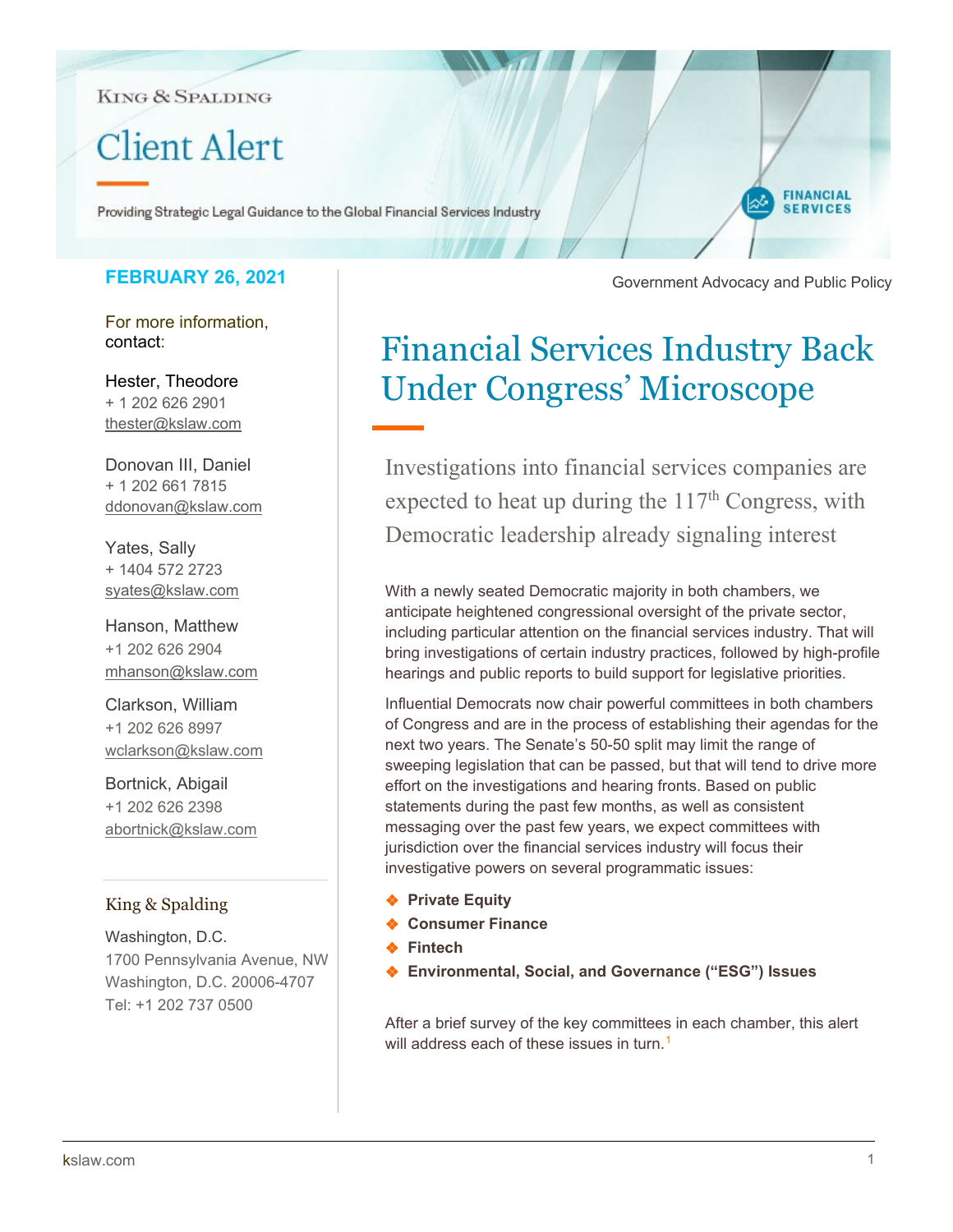

## **Key Committees, Leadership**

Both the House and Senate include multiple committees and subcommittees with jurisdiction to oversee aspects of the financial sector and active, powerful Chairs at the helm. While much of their work involves holding accountable the federal government agencies that regulate financial markets, focus has often shifted to private-sector companies and individuals viewed as central to, or emblematic of, particular issues. Even those reluctant to produce sensitive documents or become witnesses on the Hill can be pulled in, as most have subpoena power to compel cooperation. The following chart lists key committees, along with their leadership.

| <b>Committee / Subcommittee</b>                                  | <b>Chair</b>           | <b>Ranking Member</b>         |
|------------------------------------------------------------------|------------------------|-------------------------------|
| Senate Committee on Banking,<br><b>Housing and Urban Affairs</b> | Sherrod Brown (D-OH)   | Pat Toomey (R-PA)             |
| Senate Committee on Finance                                      | Ron Wyden (D-OR)       | Mike Crapo (R-ID)             |
| Senate Permanent Subcommittee<br>on Investigations               | Tom Carper (D-DE)      | Rob Portman (R-OH)            |
| House Committee on Financial<br><b>Services</b>                  | Maxine Waters (D-CA)   | Patrick McHenry (R-NC)        |
| House Committee on Oversight &<br>Reform                         | Carolyn Maloney (D-NY) | James Comer (R-KY)            |
| House Committee on Energy &<br>Commerce                          | Frank Pallone (D-NJ)   | Cathy McMorris Rodgers (R-WA) |
| House Select Subcommittee on the<br>Coronavirus                  | James Clyburn (D-SC)   | Steve Scalise (R-LA)          |
| House Ways and Means<br>Subcommittee on Oversight                | Bill Pascrell (D-NJ)   | Mike Kelly (R-PA)             |
| House Select Committee on<br><b>Economic Disparity</b>           | not yet assigned       | not yet assigned              |

## **Private Equity**

The incoming congressional Democratic leadership has already pledged to focus more oversight on private equity firms during the 117th Congress. We expect the Senate Committee on Banking, Housing, and Urban Affairs ("Senate Banking"), chaired by Sen. Sherrod Brown (D-OH) to help lead that charge. Sen. Elizabeth Warren (D-MA) is expected to chair Senate Banking's Subcommittee on Financial Institutions and Consumer Protection and has already announced her plans to "rein in the private equity industry," to which Sen. Brown pledged his support, promising to hold hearings aimed at the industry.[2](#page-5-1) Sen. Ron Wyden (D-OR), now chair of the Senate Committee on Finance ("Senate Finance"), has also expressed a desire to revisit tax benefits that could impact private equity firms' profitability.<sup>[3](#page-5-2)</sup> In addition to these full committees, Sen. Tom Carper (D-DE) will chair the Permanent Subcommittee on Investigations ("PSI") — one of the most powerful and dogged sources of congressional investigations — and is a member of a working group created by Sen. Warren and others last fall to "develop legislative proposals and conduct oversight focused on fundamentally reforming corporate governance."<sup>[4](#page-5-3)</sup> PSI has led multiple investigations into the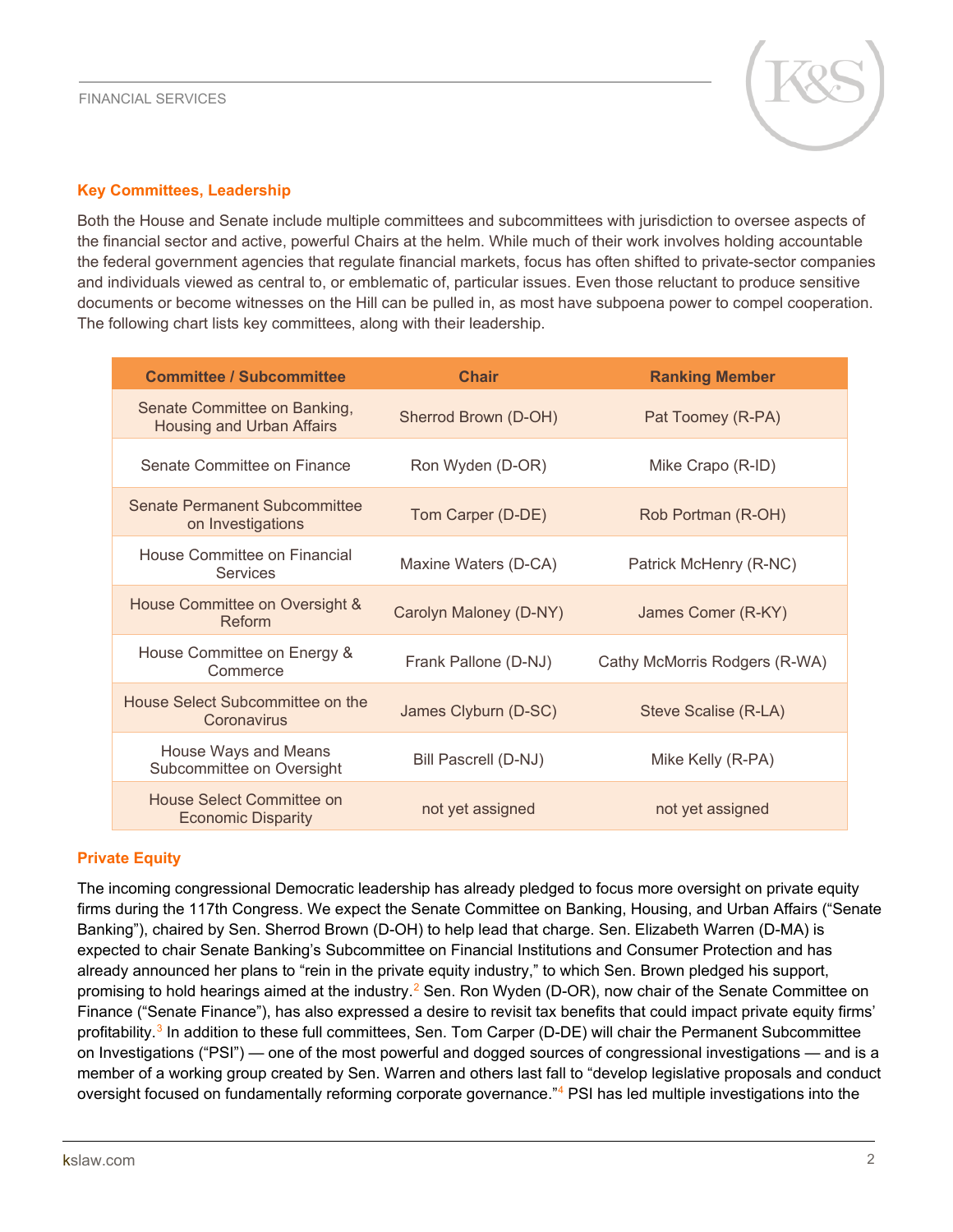#### FINANCIAL SERVICES



financial sector when chaired by Democrats in the past and traditionally works on a bipartisan basis in a highly effective manner.<sup>[5](#page-5-4)</sup>

On the House side, we also expect the Committee on Financial Services ("House Financial Services") to continue pursuing an aggressive investigative agenda, centering in part around the private equity industry. House Financial Services Chair, Rep. Maxine Waters (D-CA), has been a vocal critic of private equity firms in the past and is expected to continue as such. $6 \text{ In one sign of that committee's eagers to begin the new term, in December 2020$ Rep. Waters provided then President-elect Biden with an extensive list of Trump-era financial policies she recommended be immediately reversed. Several of her recommendations related directly to the private equity industry, including reinstating and strengthening the Volcker Rule, which restricts commercial banks from investing in private equity funds, and restoring the Financial Stability Oversight Council and Office of Financial Research to full staffing levels to increase oversight of the industry.<sup>[7](#page-5-6)</sup>

On the House Committee on Ways and Means, Rep. Bill Pascrell (D-NJ), who chairs its Subcommittee on Oversight, has the private equity industry on his oversight agenda, as well. On February 16, he introduced the Carried Interest Fairness Act, a bill designed to eliminate tax breaks for specific profits derived by private equity and hedge fund partners.<sup>[8](#page-5-7)</sup> Given his history as a fierce critic of the industry as a whole — once calling it a "cancerous influence" on American industries — we can expect Rep. Pascrell to use his position to apply significant legislative (and perhaps investigative) pressure to private equity firms.<sup>[9](#page-5-8)</sup>

The Select Subcommittee on the Coronavirus, chaired by House Democratic Whip James Clyburn (D-SC), and the newly created Select Committee on Economic Disparity & Fairness in Growth may also use hearings related to economic inequality and fallout from the COVID-19 pandemic to pull private equity firms and other financial services companies under the congressional microscope.

#### **Consumer Finance**

We expect House Financial Services to take a lead role on investigations into consumer finance issues. In her letter to President Biden, described above, Rep. Waters recommended increased consumer safeguards around debt collection, student loans, credit services, and housing.[10](#page-5-9) Under Rep. Waters' leadership, we expect the Committee to focus its investigatory powers on each of these consumer financial issues.<sup>[11](#page-5-10)</sup> In the past, Rep. Waters has been an aggressive advocate for consumer protections, using congressional hearings to target executives from major financial institutions.<sup>[12](#page-5-11)</sup> A recent press release made that point directly: "Congresswoman Waters has transformed the Committee to focus its agenda on fairness, protecting consumers and investors, and accountability for large financial institutions. She has made it a practice to call Committee hearings with CEOs of big financial institutions and companies to hold them accountable.<sup>[13](#page-5-12)</sup>

We also expect several Senate committees to be active in pursuing investigations into consumer-facing financial services firms. As chair of Senate Banking, Sen. Brown has already vowed to restore Consumer Financial Protection Bureau ("CFPB") to its "full strength."<sup>[14](#page-5-13)</sup> Sen. Wyden, chairman of Senate Finance, has a history of pursuing aggressive investigations into a wide range of financial service issues.<sup>[15](#page-5-14)</sup> And Sen. Warren, long a vocal advocate for consumer protection issues and an early champion of creating the CFPB, now sits on both Senate Banking and Senate Finance.

In addition to congressional investigations, private sector entities should be prepared for scrutiny stemming from congressional desire for increased CFPB enforcement. While the Bureau dialed back its enforcement efforts during the Trump administration,<sup>[16](#page-5-15)</sup> Democratic lawmakers have expressed frustration with that fact.<sup>[17](#page-5-16)</sup> Interim Director Dave Uejio has now announced that the Bureau's top priorities moving forward will be providing relief for consumers facing hardship due to COVID-19 and addressing racial equity in the consumer finance industry.<sup>[18](#page-5-17)</sup> Those issues align with Congressional priorities, and Congress is likely to linger on companies spotlighted by early examples of the CFPB's increased enforcement activity. That could include cases involving housing and retail home lending, debt collection,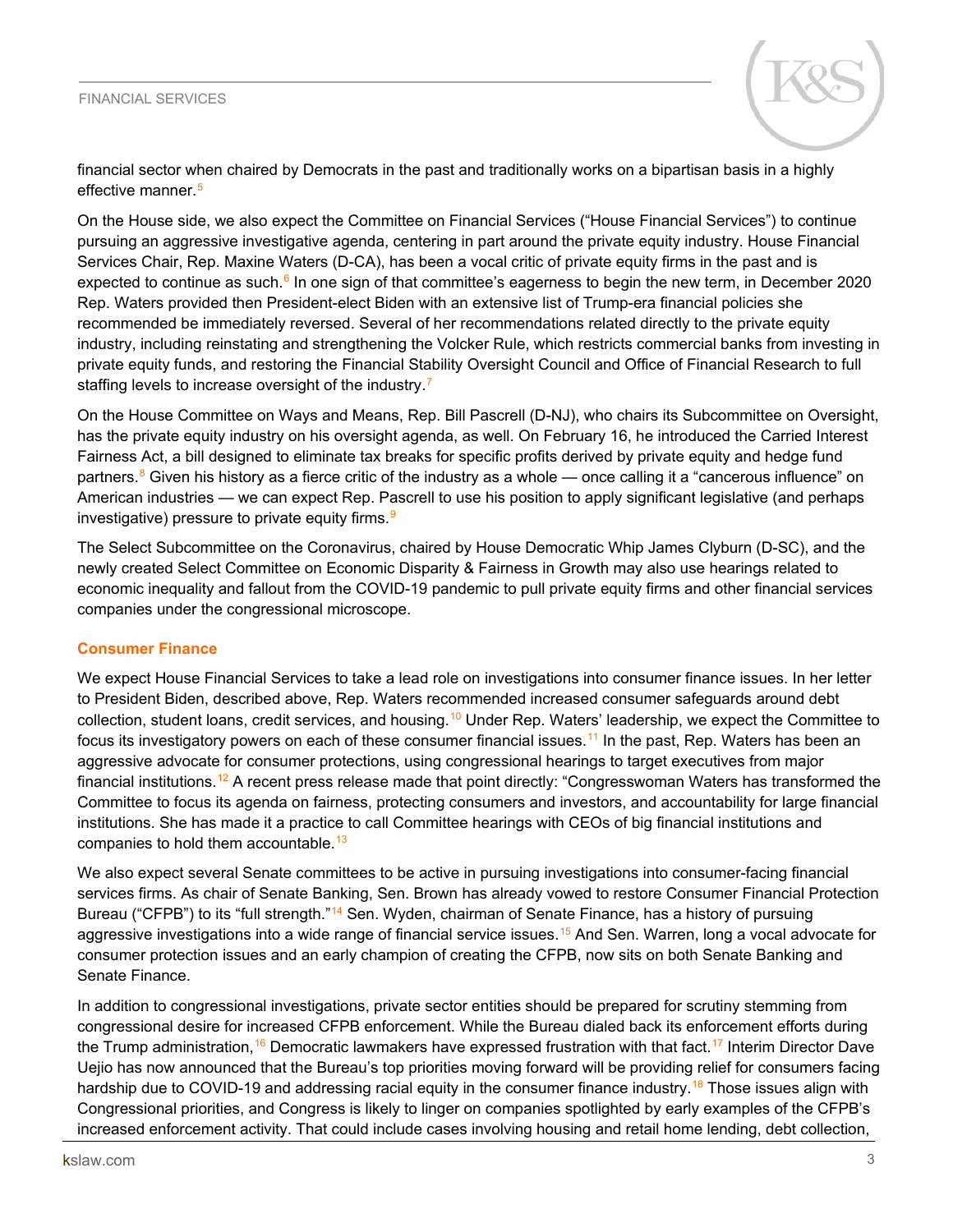

student loans, credit reporting services, and COVID-related consumer protections, like eviction moratoriums and loan deferrals.[19](#page-5-18)

## **Fintech**

Companies in the financial technology sector — especially those garnering media attention — may also find themselves singled out for congressional oversight and investigations.

In the wake of the recent GameStop scandal, Sen. Brown and Rep. Waters have made clear that both the Senate and House would hold hearings to include fintech companies as witnesses and/or as the subjects of hearing questions.<sup>[20](#page-5-19)</sup> On February 18, House Financial Services held the first of what will be a series of related hearings.<sup>[21](#page-5-20)</sup> A similar hearing by Senate Banking has been announced for the first half of March but was not yet scheduled when this alert was finalized.<sup>[22](#page-5-21)</sup> Given the vocal, bipartisan criticism from legislative opposites like Rep. Alexandria Ocasio-Cortez (D-NY) and Sen. Ted Cruz (R-TX), we expect congressional interest in the fintech industry to persist.<sup>[23](#page-5-22)</sup>

This recent, and quite sudden, interest in retail trading done in part over new fintech platforms is just one example of how Congress quickly can latch onto novel issues raised by the rapidly growing worlds of fintech and digital assets.

### **Environmental, Social, and Governance Issues**

Executives, investors, and regulators alike are now focusing in earnest on how companies should tackle a broad array of environmental, social, and governmental ("ESG") issues. Congress is also interested, including in how financial services companies are addressing issues like climate change, employee relations, and shareholder rights — both in terms of the financial services companies themselves and the operations that they help fund.<sup>24</sup> For example, House Financial Services' Subcommittee on Investor Protection, Entrepreneurship and Capital Markets will convene a virtual hearing on February 25 titled "Climate Change and Social Responsibility: Helping Corporate Boards and Investors Make Decisions for a Sustainable World."

Among the wide variety of ESG issues, we expect that diversity and inclusion will be a particular focus of Congress. House Financial Services' Subcommittee on Diversity and Inclusion will continue to investigate and scrutinize financial companies' records on diversity and inclusion. Rep. Joyce Beatty (D-OH), chairwoman of the Subcommittee, worked alongside Rep. Waters last term to compile an extensive report on the diversity practices of financial services companies, and both are expected to continue this investigative work during the 117<sup>th</sup> Congress.<sup>[25](#page-5-24)</sup>

In addition to the Subcommittee on Diversity and Inclusion, the House also possesses a newly-created Select Committee on Economic Disparity and Fairness in Growth. Although this committee does not have an independent subpoena power, it does have a broad mandate to investigate policies related to economic fairness, access to education, and workforce development.<sup>26</sup> We expect the Committee's oversight efforts around diversity to involve a wide range of private-sector industries, including financial services.

## **Conclusion**

Along with the issues outlined here, one other trend is inevitable — any major scandal or publicly reported highprofile regulatory investigation is also likely to draw congressional scrutiny. So financial services companies involved in large-scale investigations by the Securities and Exchange Commission, Department of Justice, groups of state attorneys general, or other financial regulators, should also be prepared to field questions from Congress at some point. Responding to Congressional investigators involves a different approach than litigating or navigating a regulatory investigation. Keeping an eye on how these committees' priorities and areas of focus develop during the 117<sup>th</sup> Congress can help financial services companies be prepared for when that interest shifts in their direction.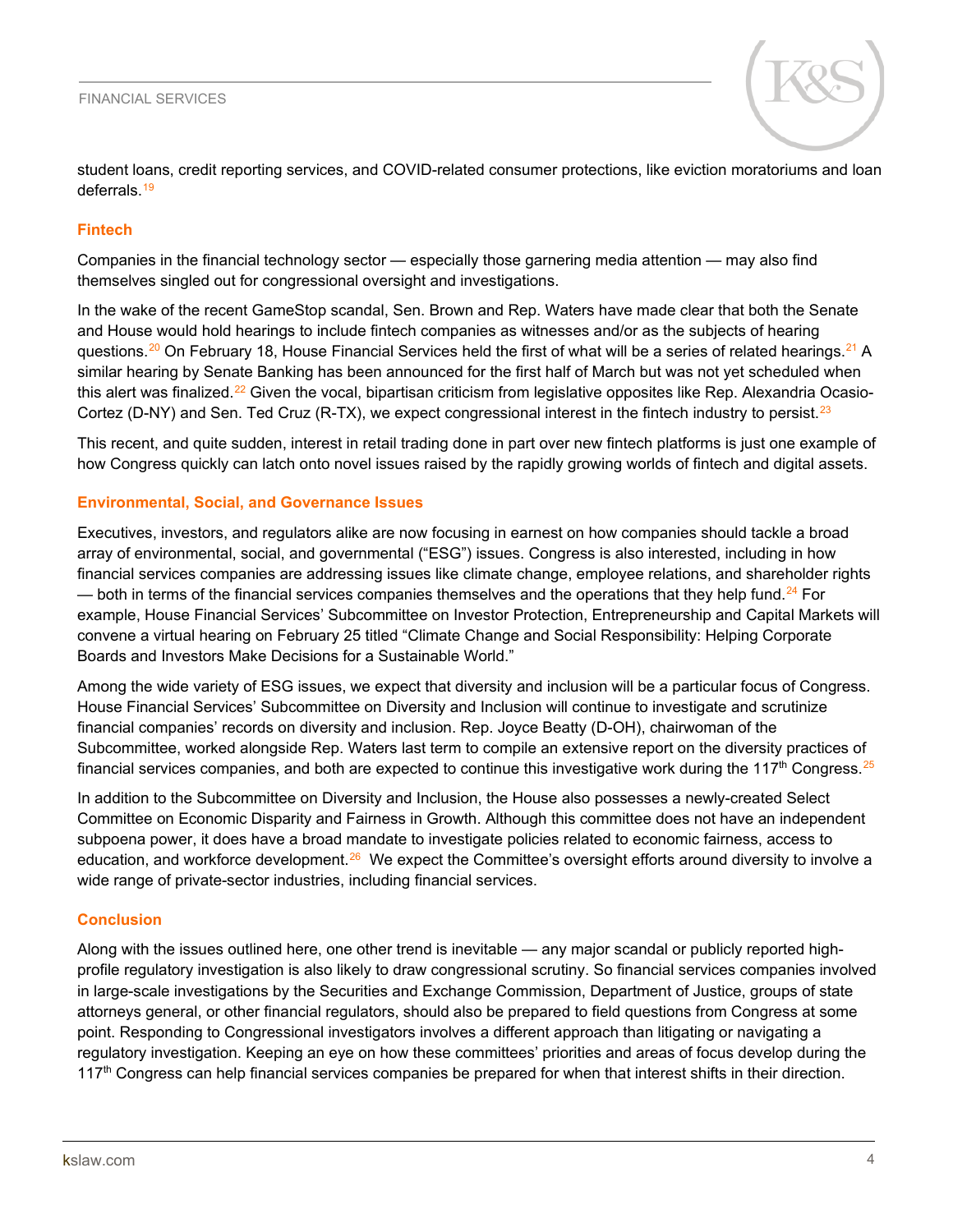# kslaw.com

#### **ABOUT KING & SPALDING**

Celebrating more than 130 years of service, King & Spalding is an international law firm that represents a broad array of clients, including half of the Fortune Global 100, with 1,200 lawyers in 22 offices in the United States, Europe, the Middle East and Asia. The firm has handled matters in over 160 countries on six continents and is consistently recognized for the results it obtains, uncompromising commitment to quality, and dedication to understanding the business and culture of its clients.

This alert provides a general summary of recent legal developments. It is not intended to be and should not be relied upon as legal advice. In some jurisdictions, this may be considered "Attorney Advertising." View ou[r Privacy Notice](https://www.kslaw.com/pages/privacy-notice).

————

ABU DHABI CHARLOTTE GENEVA MOSCOW RIYADH TOKYO ATLANTA CHICAGO HOUSTON NEW YORK SAN FRANCISCO WASHINGTON, D.C. AUSTIN DUBAI LONDON NORTHERN VIRGINIA SILICON VALLEY BRUSSELS FRANKFURT LOS ANGELES PARIS SINGAPORE

- <sup>2</sup> Zach Warmbrodt, *Biden's Wall Street backers face new threat from Warren*, POLITICO (Jan. 19, 2021), availabl[e here.](https://www.politico.com/news/2021/01/19/elizabeth-warren-private-equity-459813)
- <sup>3</sup> Zach Warmbrodt, *Biden's Wall Street backers face new threat from Warren*, PoLITICO (Jan. 19, 2021), availabl[e here.](https://www.politico.com/news/2021/01/19/elizabeth-warren-private-equity-459813)
- <sup>4</sup> *Warren, Carper, Baldwin, and Warner Form Corporate Governance Working Group to Fundamentally Reform the 21st Century American Economy*, Press Release (Oct. 30, 2020), available [here.](https://www.warren.senate.gov/newsroom/press-releases/warren-carper-baldwin-and-warner-form-corporate-governance-working-group-to-fundamentally-reform-the-21st-century-american-economy)
- <sup>5</sup> Niels Lesniewskit, *The Levin Legacy: Next-Gen Congressional Oversight*, ROLL CALL (Jun. 6, 2017), available [here.](https://www.rollcall.com/2017/06/06/the-levin-legacy-next-gen-congressional-oversight/)
- <sup>6</sup> Waters Calls Out Harmful Practices of Some Private Equity Firms, U.S. House Committee on Financial Services (Nov. 19, 2019), availabl[e here.](https://financialservices.house.gov/news/documentsingle.aspx?DocumentID=404818)
- <sup>7</sup> Waters Provides Recommendations to President-Elect Biden on Trump Actions to Reverse, U.S. House Committee on Financial Services (Dec. 4, 2020), availabl[e here.](https://financialservices.house.gov/news/documentsingle.aspx?DocumentID=407055)
- 8 Pascrell, Levin, Porter Move to Close Infamous Tax Loophole Favored by Wall Street Bankers, Press Release (Feb. 16, 2020), available [here.](https://pascrell.house.gov/news/documentsingle.aspx?DocumentID=4610)
- <sup>9</sup> Pascrell Blasts Private Equity Impact on Health Care Costs, Press Release (Feb. 12, 2020), availabl[e here.](https://pascrell.house.gov/news/documentsingle.aspx?DocumentID=4160)
- <sup>10</sup> Waters Provides Recommendations to President-Elect Biden on Trump Actions to Reverse, U.S. House Committee on Financial Services, Press Release (Dec. 4, 2020), availabl[e here.](https://financialservices.house.gov/news/documentsingle.aspx?DocumentID=407055)

————

<sup>1</sup> The authors are very grateful to Emma Rose for her assistance with research and drafting.